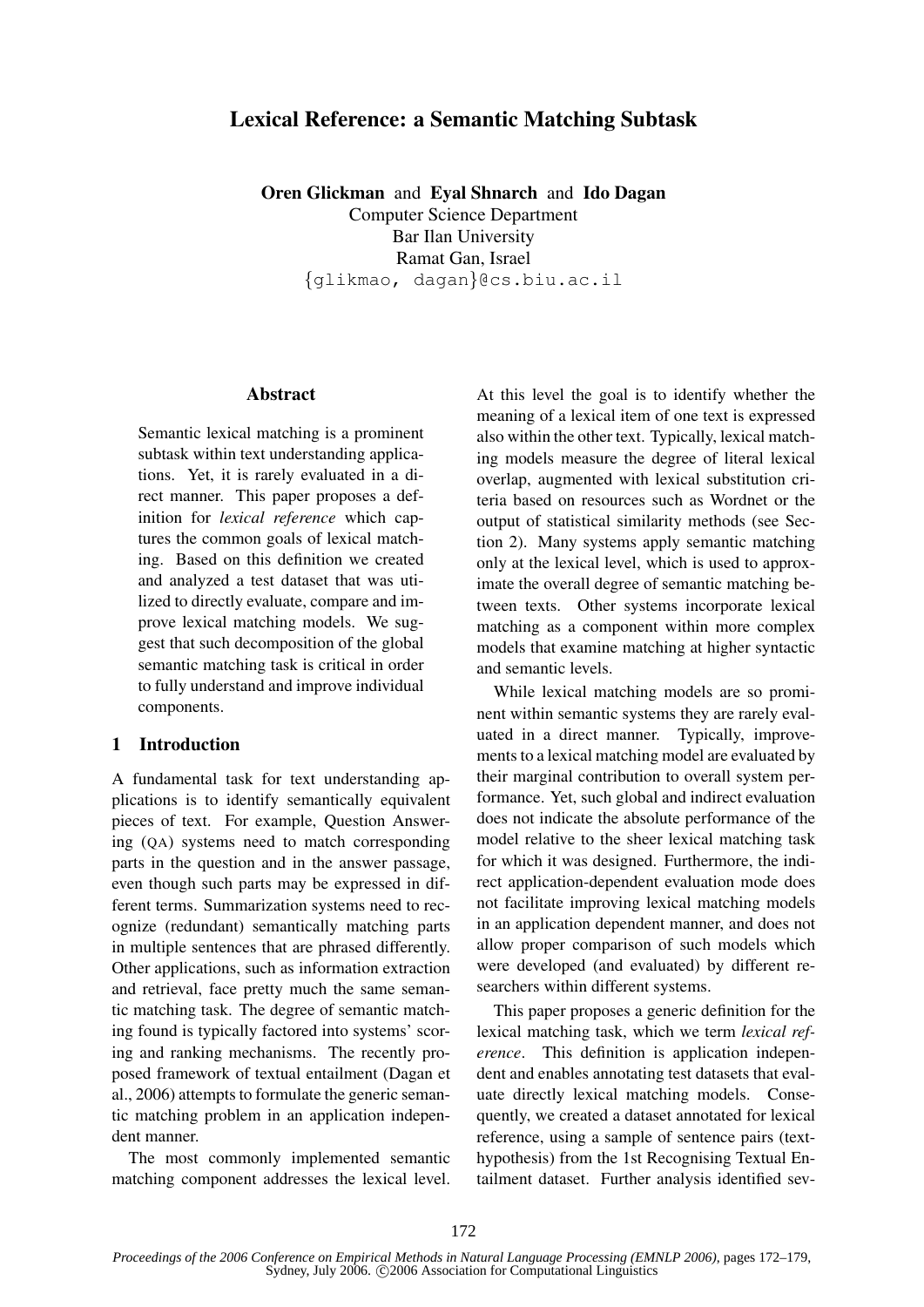eral sub-types of lexical reference, pointing at the many interesting cases where lexical reference is derived from a complete context rather than from a particular matching lexical item.

Next, we used the lexical reference dataset to evaluate and compare several state-of-the-art approaches for lexical matching. Having a direct evaluation task enabled us to capture the actual performance level of these models, to reveal their relative strengths and weaknesses, and even to construct a simple combination of two models that outperforms all the original ones. Overall, we suggest that it is essential to decompose global semantic matching and textual entailment tasks into proper subtasks, like lexical reference. Such decomposition is needed in order to fully understand the behavior of individual system components and to guide their future improvements.

### 2 Background

### 2.1 Term Matching

Thesaurus-based term expansion is a commonly used technique for enhancing the recall of NLP systems and coping with lexical variability. Expansion consists of altering a given text (usually a query) by adding terms of similar meaning. WordNet is commonly used as a source of related words for expansion. For example, many QA systems perform expansion in the retrieval phase using query related words based on WordNet's lexical relations such as synonymy or hyponymy (e.g (Harabagiu et al., 2000; Hovy et al., 2001)). Lexical similarity measures (e.g. (Lin, 1998)) have also been suggested to measure semantic similarity. They are based on the distributional hypothesis, suggesting that words that occur within similar contexts are semantically similar.

### 2.2 Textual Entailment

The Recognising Textual Entailment (RTE-1) challenge (Dagan et al., 2006) is an attempt to promote an abstract generic task that captures major semantic inference needs across applications. The task requires to recognize, given two text fragments, whether the meaning of one text can be inferred (entailed) from another text. Different techniques and heuristics were applied on the RTE-1 dataset to specifically model textual entailment. Interestingly, a number of works (e.g. (Bos and Markert, 2005; Corley and Mihalcea, 2005; Jijkoun and de Rijke, 2005; Glickman et al., 2006)) applied or

utilized lexical based word overlap measures. Various word-to-word similarity measures where applied, including distributional similarity (such as (Lin, 1998)), web-based co-occurrence statistics and WordNet based similarity measures (such as (Leacock et al., 1998)).

### 2.3 Paraphrase Acquisition

A substantial body of work has been dedicated to learning patterns of semantic equivalency between different language expressions, typically considered as paraphrases. Recently, several works addressed the task of acquiring paraphrases (semi-) automatically from corpora. Most attempts were based on identifying corresponding sentences in parallel or 'comparable' corpora, where each corpus is known to include texts that largely correspond to texts in another corpus (e.g. (Barzilay and McKeown, 2001)). Distributional Similarity was also used to identify paraphrase patterns from a single corpus rather than from a comparable set of corpora (Lin and Pantel, 2001). Similarly, (Glickman and Dagan, 2004) developed statistical methods that match verb paraphrases within a regular corpus.

### 3 The Lexical Reference Dataset

#### 3.1 Motivation and Definition

One of the major observations of the 1st Recognizing Textual Entailment (RTE-1) challenge referred to the rich structure of entailment modeling systems and the need to evaluate and optimize individual components within them. When building such a compound system it is valuable to test each component directly during its development, rather than indirectly evaluating the component's performance via the behavior of the entire system. If given tools to evaluate each component independently researchers can target and perfect the performance of the subcomponents without the need of building and evaluating the entire end-to-end system.

A common subtask, addressed by practically all participating systems in RTE-1, was to recognize whether each lexical meaning in the hypothesis is referenced by some meaning in the corresponding text. We suggest that this common goal can be captured through the following definition:

Definition 1 *A word* w *is lexically referenced by a text* t *if there is an explicit or implied reference*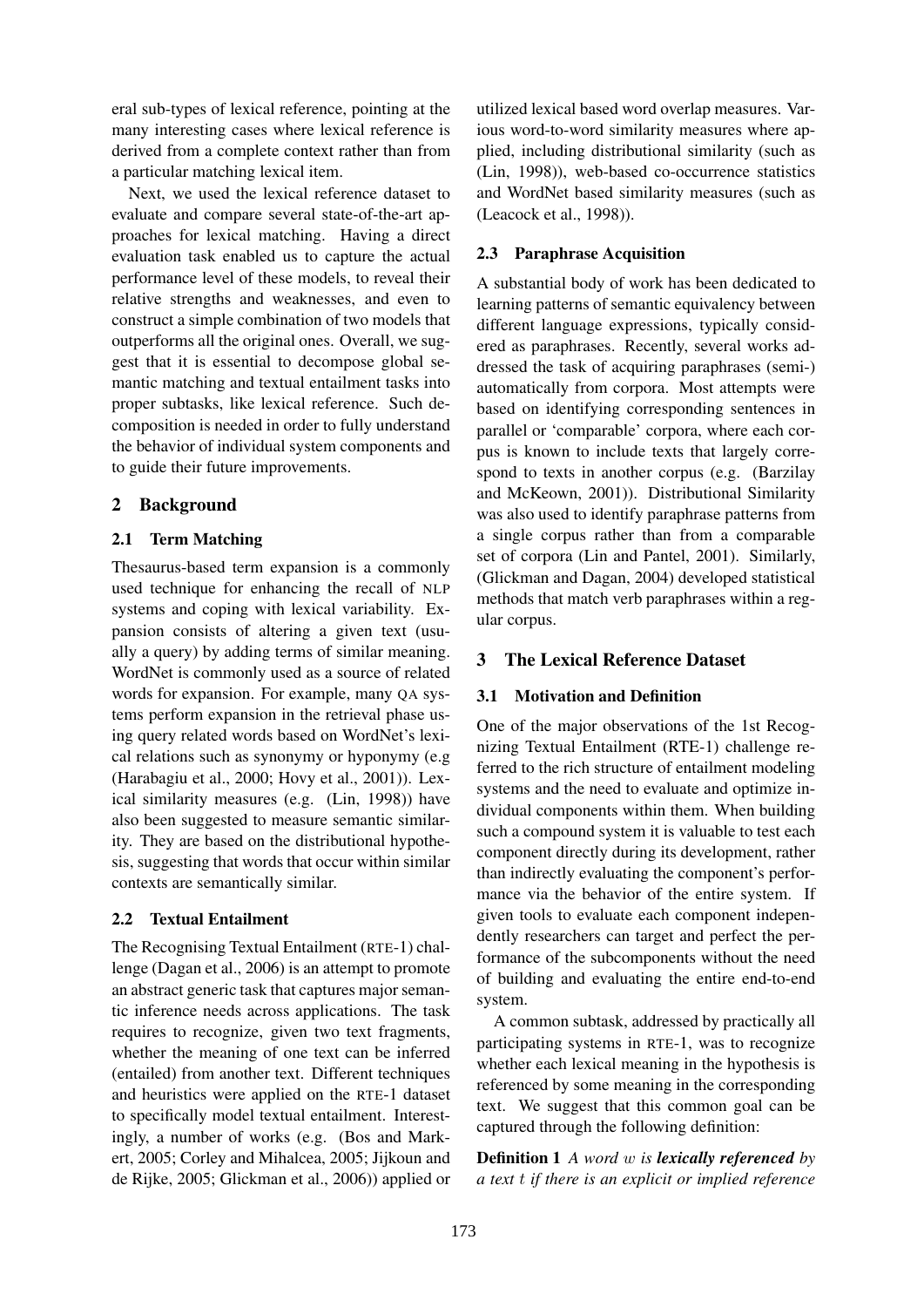*from a set of words in* t *to a possible meaning of* w*.*

Lexical reference may be viewed as a natural extension of textual entailment for sub-sentential hypotheses such as words. In this work we focus on words meanings, however this work can be directly generalized to word compounds and phrases. A concrete version of detailed annotation guidelines for lexical reference is presented in the next section.<sup>1</sup> Lexical Reference is, in some sense, a more general notion than paraphrases. If the text includes a paraphrase for  $w$  then naturally it does refer to w's meaning. However, a text need not include a paraphrase for the concrete meaning of the referenced word  $w$ , but only an implied reference. Accordingly, the referring part might be a large segment of the text, which captures information different than  $w$ 's meaning, but still implies a reference to  $w$  as part of the text's meaning.

It is typically a necessary, but not sufficient, condition for textual entailment that the lexical concepts in a hypothesis  $h$  are referred in a given text  $t$ . For example, in order to infer from a text the hypothesis "*a dog bit a man*," it is a necessary that the concepts of *dog*, *bite* and *man* must be referenced by the text, either directly or in an implied manner. However, for proper entailment it is further needed that the right relations would hold between these concepts<sup>2</sup>. Therefore lexical entailment should typically be a component within a more complex entailment modeling (or semantic matching) system.

### 3.2 Dataset Creation and Annotation Process

We created a lexical reference dataset derived from the RTE-1 development set by randomly choosing 400 out of the 567 text-hypothesis examples. We then created sentence-word examples for all content words in the hypotheses which do not appear in the corresponding sentence and are not a morphological derivation of a word in it (since a simple morphologic module could easily identify these cases). This resulted in a total of 708 lexical reference examples. Two annotators annotated these examples as described in the next section.

Taking the same approach as of the RTE-1 dataset creation (Dagan et al., 2006), we limited our experiments to the resulting 580 examples that the two annotators agreed upon<sup>3</sup>.

#### 3.2.1 Annotation guidelines

We asked two annotators to annotate the sentence-word examples according to the following guidelines. Given a sentence and a target word the annotators were asked to decide whether the target word is referred by the sentence (true) or not (false). Annotators were guided to mark the pair as true in the following cases:

Word: if there is a word in the sentence which, in the context of the sentence, implies a meaning of the target word (e.g. a synonym or hyponym), or which implies a reference to the target word's meaning (e.g. blind→see, sight). See examples 1- 2 in Table 1 where the word that implies the reference is emphasized in the text. Note that in example 2 murder is not a synonym of died nor does it share the same meaning of died; however it is clear from its presence in the sentence that it refers to a death. Also note that in example 8 although home is a possible synonym for house, in the context of the text it does not appear in that meaning and the example should be annotated as false.

Phrase: if there is a multi-word independent expression in the sentence that implies the target (implication in the same sense that a Word does). See examples 3-4 in Table 1.

Context: if there is a clear reference to the meaning of the target word by the overall meaning of some part(s) of the sentence (possibly all the sentence), though it is not referenced by any single word or phrase. The reference is derived from the complete context of the relevant sentence part. See examples 5-7 in Table 1.

If there is no reference from the sentence to the target word the annotators were instructed to choose false. In example 9 in Table 1 the target word "HIV-positive" should be considered as one word that cannot be broken down from its unit and although both the general term "HIV status" and the more specific term "HIV negative" are referred to, the target word cannot be understood or derived from the text. In example 10 although the year 1945 may refer to a specific war, there is no "war" either specifically or generally understood by the text.

<sup>1</sup>These terms should not be confused with the use of *lexical entailment* in WordNet, which is used to describe an entailment relationship between verb lexical types, nor with the related notion of *reference* in classical linguistics, generally describing the relation between nouns or pronouns and objects that are named by them (Frege, 1892)

<sup>2</sup> or quoting the known journalism saying – "*Dog bites man*" isn't news, but "*Man bites dog*" is.

<sup>3</sup> dataset avaiable at http://ir-srv.cs.biu.ac. il:64080/emnlp06\_dataset.zip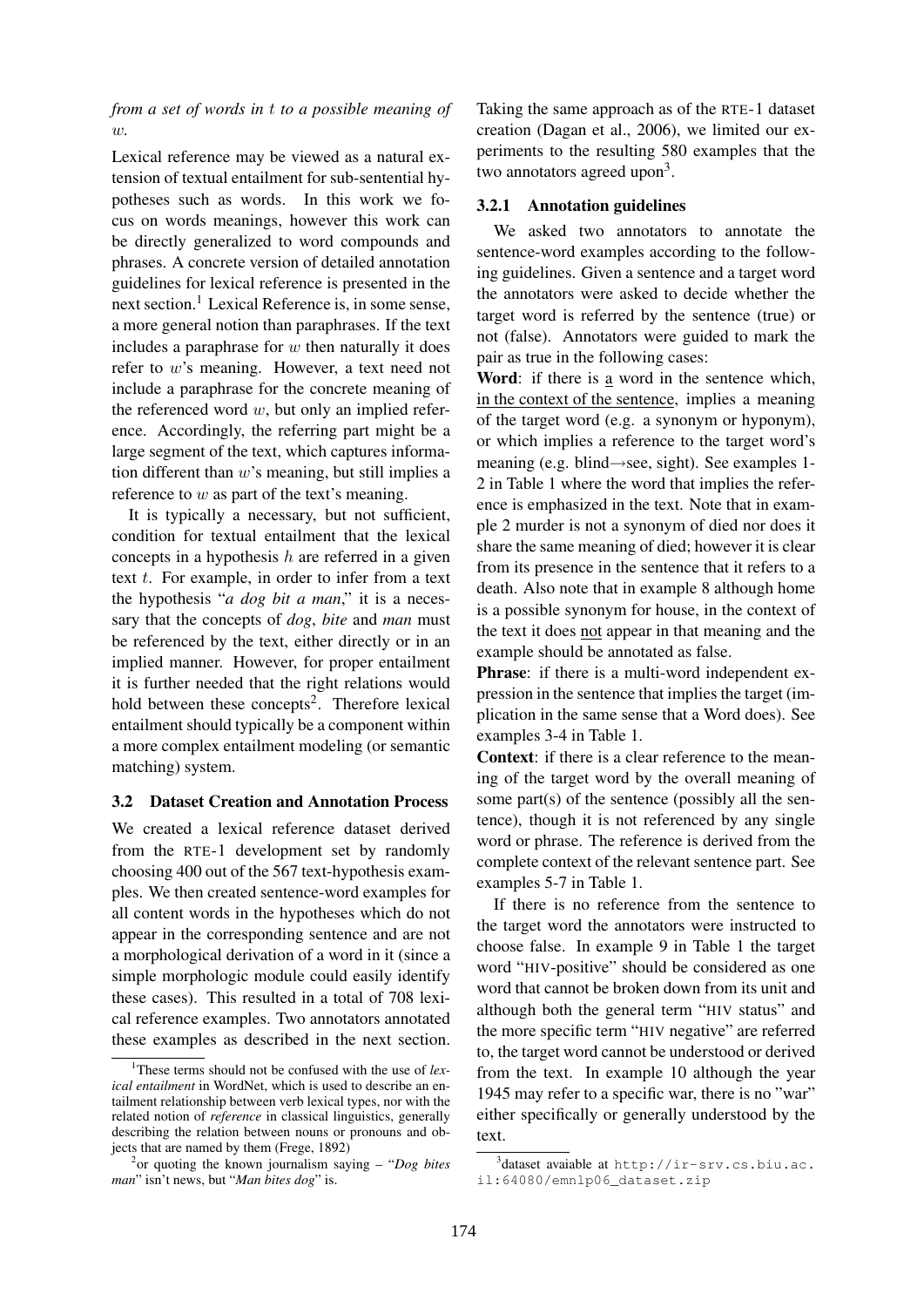| ID             | <b>TEXT</b>                                                                                | <b>TARGET</b> | <b>VALUE</b> |
|----------------|--------------------------------------------------------------------------------------------|---------------|--------------|
|                | Oracle had fought to keep the forms from being released.                                   | document      | word         |
| 2              | The court found two men guilty of murdering Shapour Bakhtiar.                              | died          | word         |
| 3              | The new information prompted them to <b>call off</b> the search.                           | cancelled     | phrase       |
| $\overline{4}$ | Milan, home of the famed La Scala opera house,                                             | located       | phrase       |
| -5             | Successful plaintiffs recovered punitive damages in Texas discrimination cases 53          | legal         | context      |
| 6              | Recreational marijuana smokers are no more likely to develop oral cancer than nonusers.    | risk          | context      |
|                | A bus ticket cost nowadays 5.2 NIS whereas last year it cost 4.9.                          | increase      | context      |
| 8              | Pakistani officials announced that two South African men in their custody had confessed to | house         | false        |
|                | planning attacks at popular tourist spots in their home country.                           |               |              |
| $\overline{9}$ | For women who are HIV negative or who do not know their HIV status, breastfeeding should   | HIV-positive  | false        |
|                | be promoted for six months.                                                                |               |              |
| 10             | On Feb. 1, 1945, the Polish government made Warsaw its capital, and an office for urban    | war           | false        |
|                | reconstruction was set up.                                                                 |               |              |

Table 1: Lexical Reference Annotation Examples

#### 3.2.2 Annotation results

We measured the agreement on the lexical reference binary task (in which Word, Phrase and Context are conflated to true). The resulting kappa statistic of 0.63 is regarded as substantial agreement (Landis and Koch, 1997). The resulting dataset is not balanced in terms of true and false examples and a straw-baseline for accuracy is 0.61, representing a system which predicts all examples as true.

#### 3.3 Dataset Analysis

In a similar manner to (Bar-Haim et al., 2005; Vanderwende et al., 2005) we investigated the relationship between lexical reference and textual entailment. We checked the performance of a textual entailment system which relies solely on an ideal lexical reference component which makes no mistakes and asserts that a hypothesis is entailed from a text if and only if all content words in the hypothesis are referred in the text. Based on the lexical reference dataset annotations, such an "ideal" system would obtain an accuracy of 74% on the corresponding subset of the textual entailment task. The corresponding precision is 68% and a recall of 82%. This is significantly higher than the results of the best performing systems that participated in the challenge on the RTE-1 test set. This suggests that lexical reference is a valuable subtask for entailment. Interestingly, a similar entailment system based on a lexical reference component which doesn't account for the contextual lexical reference (i.e. all Context annotations are regarded as false) would achieve an accuracy of only 63% with 41% precision and a recall of 63%. This suggests that lexical reference in general and contextual entailment in particular, play an important (though not sufficient) role in entailment recognition.

Further, we wanted to investigate the validity of the assumption that for entailment relationship to hold all content words in the hypothesis must be referred by the text. We examined the examples in our dataset which were derived from texthypothesis pairs that were annotated as true (entailing) in the RTE dataset. Out of 257 such examples only 34 were annotated as false by both annotators. Table 2 lists a few such examples in which entailment at whole holds, however, there exists a word in the hypothesis (highlighted in the table) which is not lexically referenced by the text. In many cases, the target word was part of a non compositional compound in the hypothesis, and therefore should not be expected to be referenced by the text (see examples 1-2). This finding indicates that the basic assumption is a reasonable approximation for entailment. We could not have revealed this fact without the dataset for the subtask of lexical reference.

### 4 Lexical Reference Models

The lexical reference dataset facilitates qualitative and quantitative comparison of various lexical models. This section describes four state-of-theart models that can be applied to the lexical reference task. The performance of these models was tested and analyzed, as described in the next section, using the lexical reference dataset. All models assign a  $[0, 1]$  score to a given pair of text t and target word u which can be interpreted as the confidence that  $u$  is lexically referenced in  $t$ .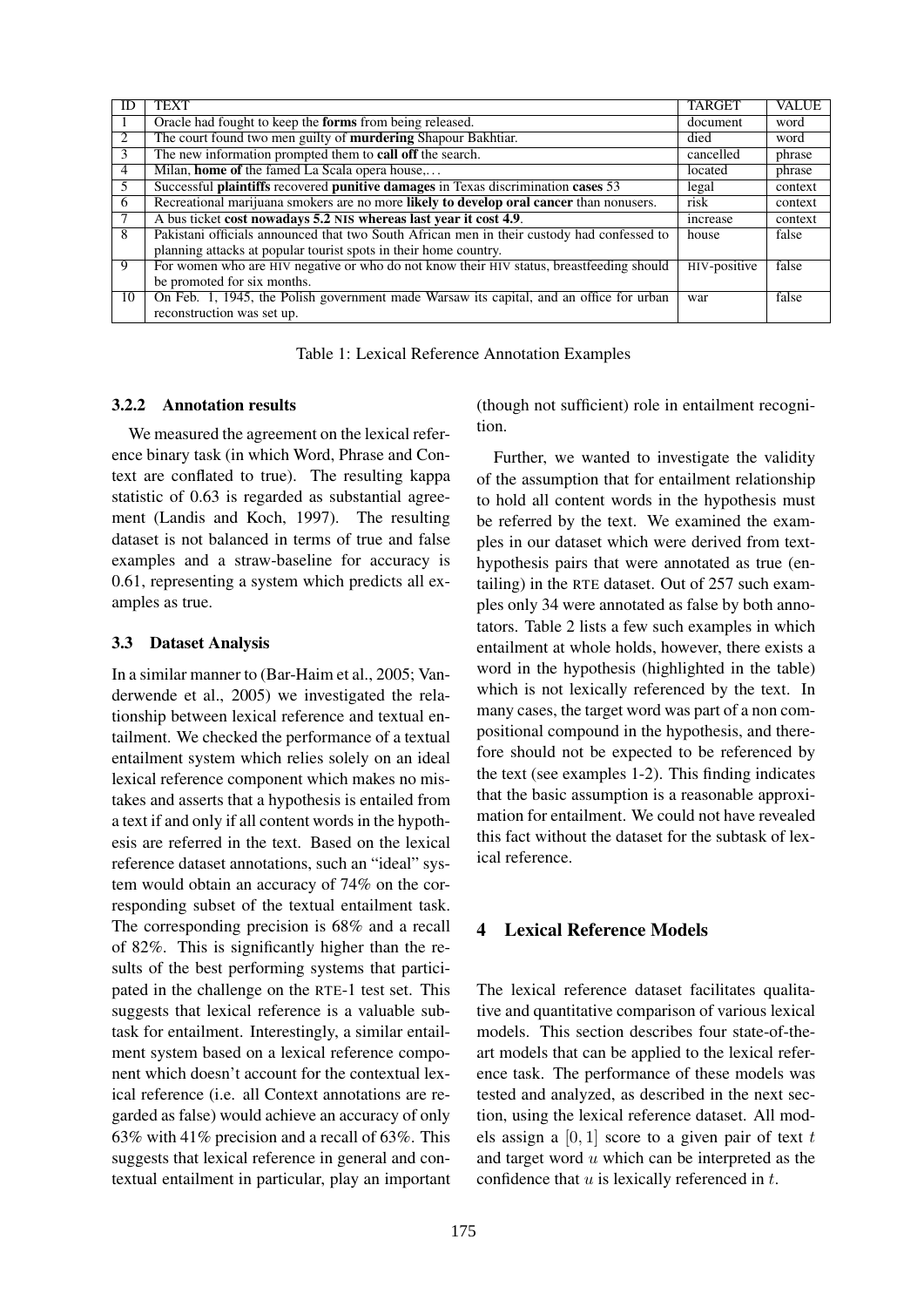| ID             | <b>TEXT</b>                                    | <b>HYPOTHESIS</b>                              | ENTAIL+     | <b>REFER-1</b> |
|----------------|------------------------------------------------|------------------------------------------------|-------------|----------------|
|                |                                                |                                                | <b>MENT</b> | <b>ENCE</b>    |
|                | Iran is said to give up al Qaeda members.      | Iran <b>hands</b> over al Qaeda members.       | true        | false          |
| 2              | It would help the economy by putting people    | More money in the hands of consumers           | true        | false          |
|                | back to work and more money in the hands of    | means more money can be spent to get the       |             |                |
|                | consumers.                                     | economy going.                                 |             |                |
| 3              | The Securities and Exchange Commission's       | The SEC's new rule will give boards inde-      | true        | false          |
|                | new rule to beef up the independence of mutual | pendence.                                      |             |                |
|                | fund boards represents an industry defeat.     |                                                |             |                |
| $\overline{4}$ | Texas Data Recovery is also successful at re-  | In the event of a disaster you could use Texas | true        | false          |
|                | trieving lost data from notebooks and laptops, | Data Recovery and you will have the capabil-   |             |                |
|                | regardless of age, make or model.              | ity to restore lost data.                      |             |                |

Table 2: examples demonstrating cases when lexical entailment does not correlate with entailment. Target word is shown in bold.

#### 4.1 WordNet

Following the common practice in NLP applications (see Section 2.1) we evaluated the performance of a straight-forward utilization of Word-Net's lexical information. Our wordnet model first lemmatizes the text and target word. It then assigns a score of 1 if the text contains a synonym, hyponym or derived form of the target word and a score of 0 otherwise.

### 4.2 Similarity

As a second measure we used the distributional similarity measure of (Lin, 1998). For a text  $t$  and a word u we assign the max similarity score as follows:

$$
similarity(t, u) = \max_{v \in t} sim(u, v) \qquad (1)
$$

where  $sim(u, v)$  is the similarity score for u and  $v^4$ .

#### 4.3 Alignment model

(Glickman et al., 2006) was among the top scoring systems on the RTE-1 challenge and supplies a probabilistically motivated lexical measure based on word co-occurrence statistics. It is defined for a text  $t$  and a word  $u$  as follows:

$$
align(t, u) = \max_{v \in t} P(u|v)
$$
 (2)

where  $P(u|v)$  is simply the co-occurrence probability – the probability that a sentence containing v also contains u. The co-occurrence statistics were collected from the Reuters Corpus Volume 1.

#### 4.4 Baysean model

(Glickman et al., 2005) provide a contextual measure which takes into account the whole context of the text rather than from a single word in the text as do the previous models. This model is the only model which addresses contextual reference rather than just word-to-word matching. The model is based on a Naïve Bayes text classification approach in which corpus sentences serve as documents and the class is the reference of the target word  $u$ . Sentences containing the word  $u$  are used as positive examples while all other sentences are considered as negative examples. It is defined for a text  $t$  and a word  $u$  as follows:

$$
bayes(t, u) =
$$
  
\n
$$
\frac{P(u) \prod_{v \in t} P(v|u)^{n(v,t)}}{P(\neg u) \prod_{v \in t} P(v|\neg u)^{n(v,t)} + P(u) \prod_{v \in t} P(v|u)^{n(v,t)}}(3)
$$

where  $n(w, t)$  is the number of times word w appears in  $t$ ,  $P(u)$  is the probability that a sentence contains the word u and  $P(v|\neg u)$  is the probability that a sentence NOT containing  $u$  contains  $v$ . In order to reduce data size and to account for zero probabilities we applied smoothing and information gain based feature selection on the data prior to running the model. The co-occurrence probabilities were collected from sentences from the Reuters corpus in a similar manner to the alignment model.

### 4.5 Combined Model

The WordNet and Bayesian models are derived from quite different motivations. One would expect the WordNet model to be better in identifying the word-to-word explicit reference examples while the Bayesian model is expected to model the contextualy implied references. For this reason we tried to combine forces by evaluating a naïve linear

<sup>4</sup> the scores were obtained from the following online resource: http://www.cs.ualberta.ca/˜lindek/ downloads.htm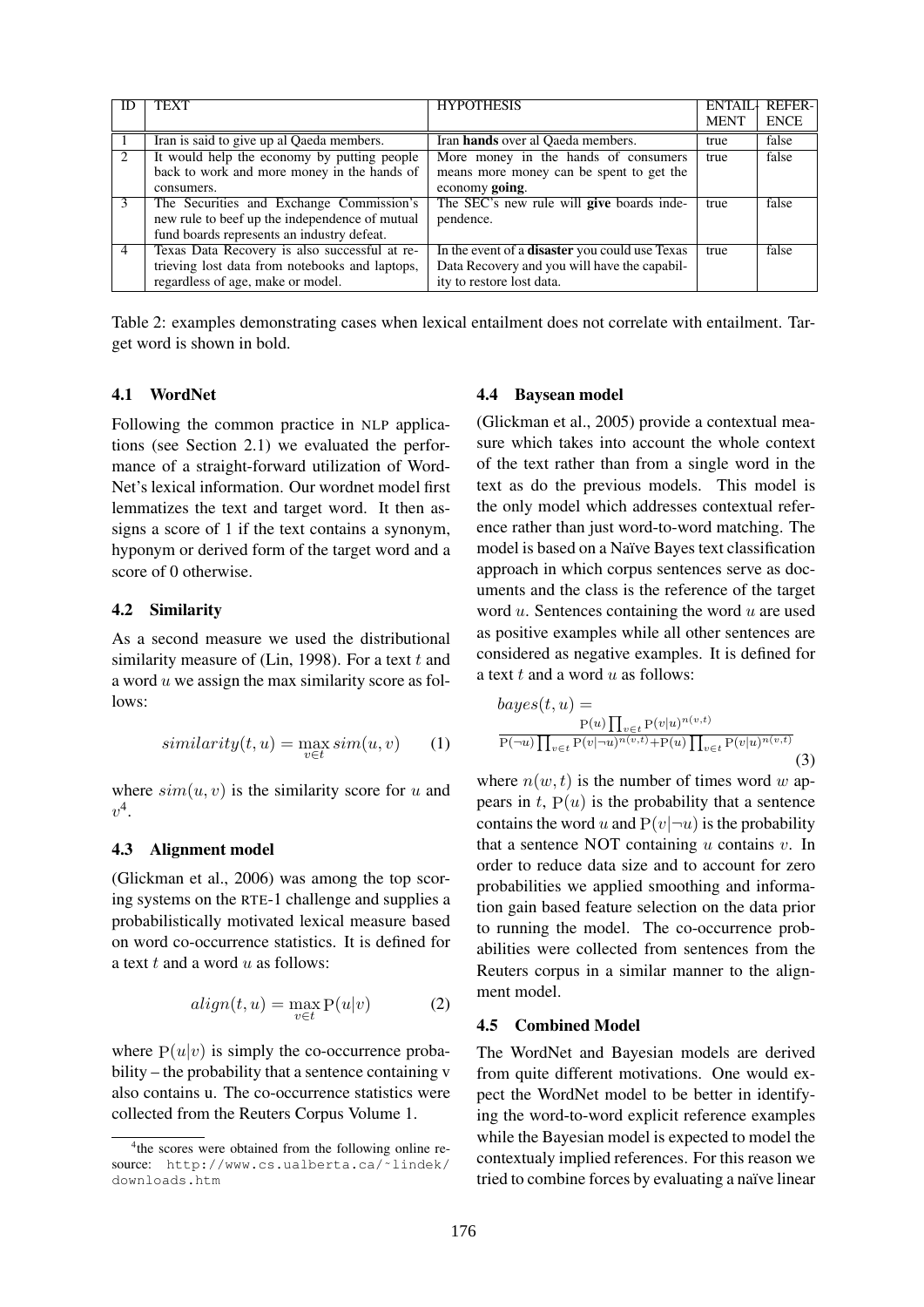interpolation of the two models (by simply averaging the score of the two models). This model have not been previously suggested and to the best of our knowledge this type of combination is novel.

### 5 Empirical Evaluation and Analysis

### 5.1 Results

In order to evaluate the scores produced by the various models as a potential component in an entailment system we compared the recall-precision graphs. In addition we compared the *average precision* which is a single number measure equivalent to the area under an uninterpolated recallprecision curve and is commonly used to evaluate a systems ranking ability (Voorhees and Harman, 1999). On our dataset an average precision greater than 0.65 is better than chance at the 0.05 level and an average precision greater than 0.66 is significant at the 0.01 level.

Figure 1 compares the average precision and recall-precision results for the various models. As can be seen, the combined wordnet+bayes model performs best. In terms of average precision, the similarity and wordnet models are comparable and are slightly better than bayes. The alignment model, however, is not significantly better than random guessing. The recall-precision figure indicates that the baysian model succeeds to rank quite well both within the the positively scored wordnet examples and within the negatively scored wordnet examples and thus resulting in improved average precision of the combined model. A better understanding of the systems' performance is evident from the following analysis.

### 5.2 Analysis

Table 3 lists a few examples from the lexical reference dataset along with their gold-standard annotation and the Bayesian model score. Manual inspection of the data shows that the Bayesian model commonly assigns a low score to correct examples which have an entailing trigger word or phrase in the sentence but yet the context of the sentence as a whole is not typical for the target hypothesized entailed word. For example, in example 5 the entailing phrase 'set in place' and in example 6 the entailing word 'founder' do appear in the text however the contexts of the sentences are not typical news domain contexts of issued or founded. An interesting future work would be to change the generative story and model to account for such cases.

The WordNet model identified a matching word in the text for 99 out of the 580 examples. This corresponds to a somewhat low recall of 25% and a quite high precision of 90%. Table 4 lists typical mistakes of the wordnet model. Examples 1-3 are false positive examples in which there is a word in the text (emphasized in the table) which is a synonym or hyponym of the target word for some sense in WordNet, however in the context of the text it is not of such a sense. Examples 4-6 show false negative examples, in which the annotators identified a trigger word in the text (emphasized in the table) but yet it or no other word in the text is a synonym or hyponym of the target word.

### 5.3 Subcategory analysis

|         | word | phrase | context | false |
|---------|------|--------|---------|-------|
| word    | 178  | 16     | 59      | 32    |
| phrase  |      | 12     |         |       |
| context | 15   |        | 56      | 25    |
| false   |      |        | 38      | 226   |

Table 5: inter-annotator confusion matrix for the auxiliary annotation.

As seen above, the combined model outperforms the others since it identifies both wordto-word lexical reference as well as context-toword lexical reference. These are quite different cases. We asked the annotators to state the subcategory when they annotated an example as true (as described in the annotation guidelines in Section 3.2.1). The *Word* subcategory corresponds to a word-to-word match and *Phrase* and *Context* subcategories correspond to more than one word to word match. As can be expected, the agreement on such a task resulted in a lower Kappa of 0.5 which corresponds to moderate agreement (Landis and Koch, 1997). the confusion matrix between the two annotators is presented in Table 5. This decomposition enables the evaluation of the strength and weakness of different lexical reference modules, free from the context of the bigger entailment system.

We used the subcategories dataset to test the performances of the different models. Table 6 lists for each subcategory the recall of correctly identified examples for each model's 25% recall level. The table shows that the wordnet and similarity models' strength is in identifying examples where lexical reference is triggered by a dominant word in the sentence. The bayes model, however,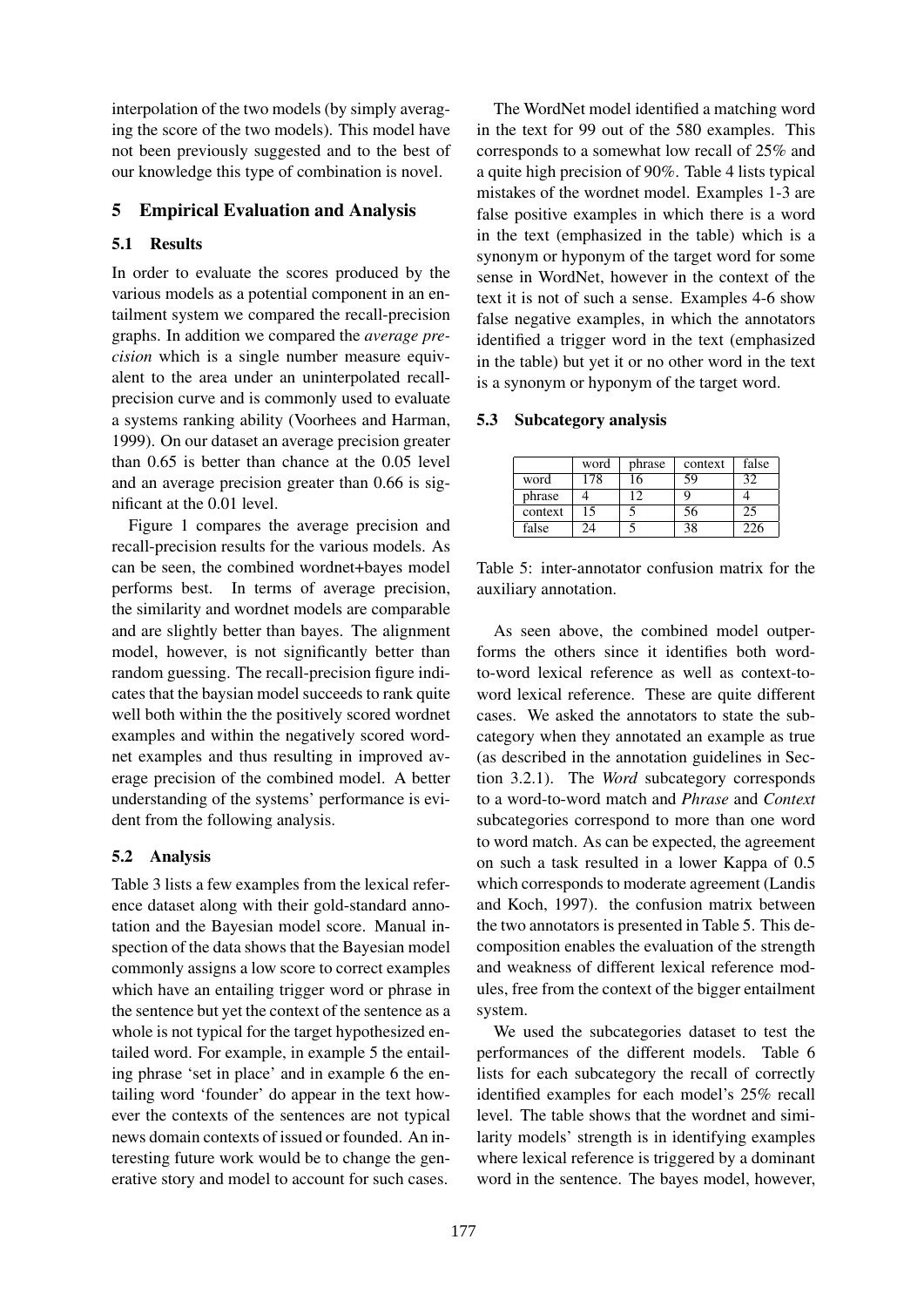

### Figure 1: comparison of average precision (left) and recall-precision (right) results for the various models

| 1d             | text                                                                               | token    | annotation     | score  |
|----------------|------------------------------------------------------------------------------------|----------|----------------|--------|
| л.             | ONX Software Systems Ltd., a leading provider of real-time software and ser-       | named    | <b>PHRASE</b>  | 0.98   |
|                | vices to the embedded computing market, is pleased to announce the appoint-        |          |                |        |
|                | ment of Mr. Sachin Lawande to the position of vice president, engineering ser-     |          |                |        |
|                | vices.                                                                             |          |                |        |
| 2              | NIH's FY05 budget request of \$28.8 billion includes \$2 billion for the National  | reduced  | WORD           | 0.91   |
|                | Institute of General Medical Sciences, a 3.4-percent increase, and \$1.1 billion   |          |                |        |
|                | for the National Center for Research Resources, and a 7.2-percent decrease from    |          |                |        |
|                | FY04 levels.                                                                       |          |                |        |
| 3              | Pakistani officials announced that two South African men in their custody had      | security | <b>CONTEXT</b> | 0.80   |
|                | confessed to planning attacks at popular tourist spots in their home country.      |          |                |        |
| $\overline{4}$ | With \$549 million in cash as of June 30, Google can easily afford to make         | shares   | <b>FALSE</b>   | 0.03   |
|                | amends.                                                                            |          |                |        |
| 5              | In the year 538, Cyrus set in place a policy which demanded the return of the      | issued   | <b>PHRASE</b>  | $7e-4$ |
|                | various gods to their proper places.                                               |          |                |        |
| 6              | The black Muslim activist said that he had relieved Muhammad of his duties         | founded  | WORD           | $3e-6$ |
|                | "until he demonstrates that he is willing to conform to the manner of representing |          |                |        |
|                | Allah and the honorable Elijah Muhammad (founder of the Nation of Islam)".         |          |                |        |

### Table 3: A sample from the lexical reference dataset along with the Bayesian model's score

| 1d | text                                                                                           | token  | annotation   |
|----|------------------------------------------------------------------------------------------------|--------|--------------|
|    | Kerry <b>hit</b> Bush hard on his conduct on the war in Iraq                                   | shot   | <b>FALSE</b> |
|    | Pakistani officials announced that two South African men in their custody had confessed to     | forces | <b>FALSE</b> |
|    | planning attacks at popular tourist spots in their home country                                |        |              |
|    | It would help the economy by putting people back to <b>work</b> and more money in the hands of | get    | <b>FALSE</b> |
|    | consumers                                                                                      |        |              |
| 4  | Eating lots of foods that are a good source of fiber may keep your blood glucose from rising   | sugar  | <b>WORD</b>  |
|    | too fast after you eat                                                                         |        |              |
|    | Hippos do come into conflict with <b>people</b> quite often                                    | human  | <b>WORD</b>  |
| 6  | Weinstock painstakingly reviewed dozens of studies for evidence of any link between sun-       | cancer | <b>WORD</b>  |
|    | screen use and either an increase or decrease in <b>melanoma</b>                               |        |              |

Table 4: A few erroneous examples of WordNet model

is better at identifying phrase and context examples. The combined WordNet and Bayesian models' strength can be explained by the quite different behaviors of the two models - the Word-Net model seems to be better in identifying the word-to-word explicit reference examples while the Bayesian model is better in modeling the contextual implied references.

## 6 Conclusions

This paper proposed an explicit task definition for *lexical reference*. This task captures directly the goal of common lexical matching models, which typically operate within more complex systems